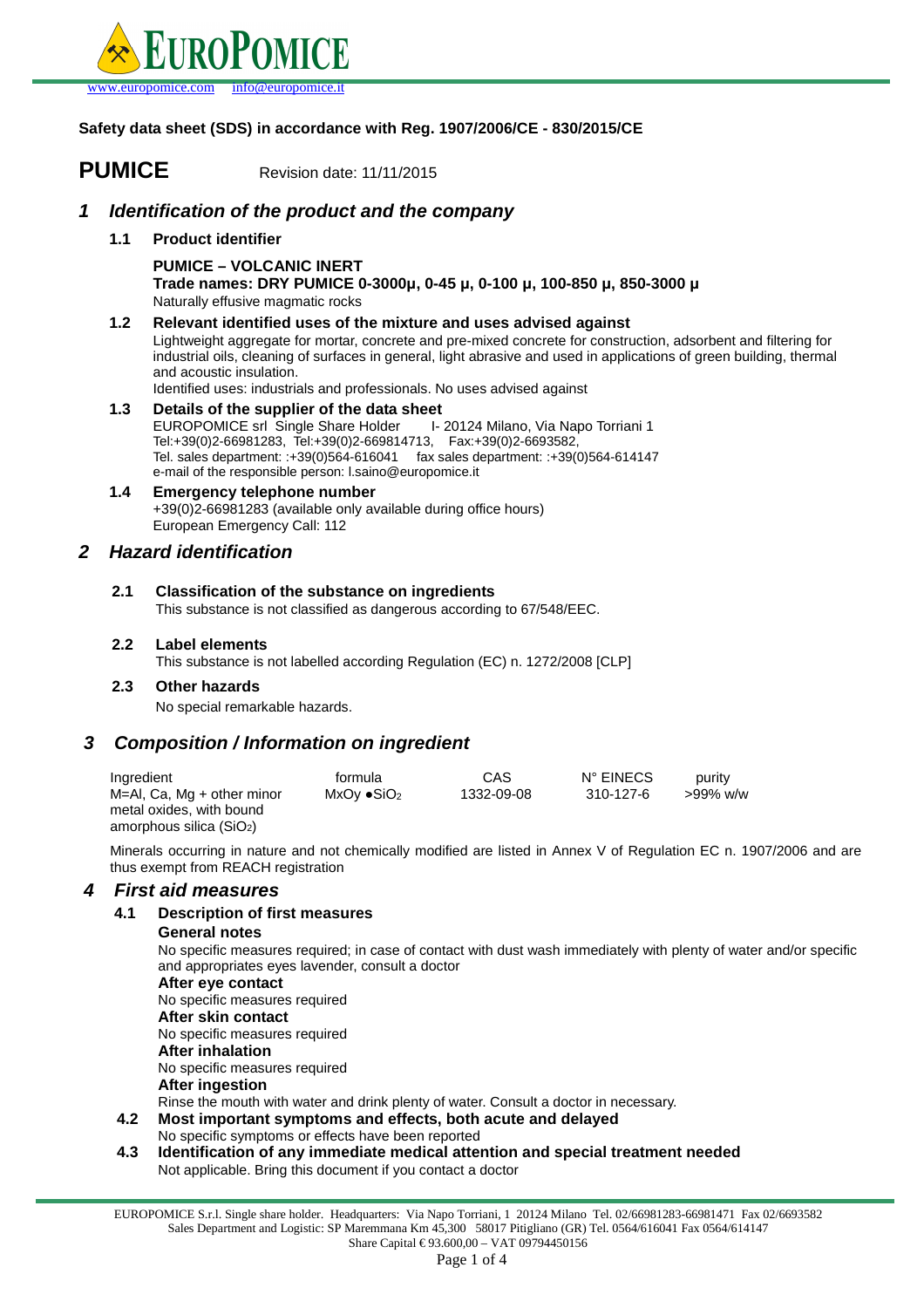

#### www.europomice.com

# **5 Firefight measures**

#### **5.1 Extinguishing media**

- Non combustibile. Use extinguishing media appropriate for surrounding fire
- **5.2 Special hazards arising from the product**
- The products are fire resistant, but packaging may burn **5.3 Advice for fire-fighters** Product itself is not combustible and is not oxidizing. In the event of a fire may liberate sulfur dioxide. Co-ordinate fire-fighting measures to the fire surroundings. Special protective equipment for fire-fighters: None.

# **6 Accidental release measures**

- **6.1 Personal precaution, protective equipment and emergency procedures** Use personal protective equipment. See Sections 7 and 8
- **6.2 Environmental precaution**

Avoid the dispersion of large quantities in the environment.

- **6.3 Methods and material for contained and clearing up**
	- Collect the product by mechanical means and in closed containers, see sections 7 and 13
- **6.4 Reference to other sections** Protective measures in section 8. Disposal measures in section 13

# **7 Handling and storage**

- **7.1 Precautions for a safe handling** No specific measures required
- **7.2 Condition for safe storage, including any compatibilities** Store the product in dry conditions

#### **7.3 Specific end use**

Lightweight aggregate for mortar and pre-mixed concrete for construction, adsorbent and filtering for industrial oils, cleaning of surfaces in general, light abrasive and used in applications of green building, thermal and acoustic insulation – see section 1.2

# **8 Exposure controls / personal protection**

#### **8.1 Control parameters, occupational exposure limits**

|               |             | State | TWA/8h                                |
|---------------|-------------|-------|---------------------------------------|
| <b>Pumice</b> | <b>OSHA</b> | USA   | 10 mg/m <sup>3</sup> dust, respirable |

#### **8.2 Exposure controls / personal protection**

 General protective and hygiene measures Do not eat or drink during work. Avoid contact with eyes and skin. Minimise and control dust Respiratory protection In case of dust production, use filter mask type P1 Skin protection Ordinary working clothes Eye protection Safety glasses in case of significant dust dispersion

# **9 Physical and chemical properties**

# **9.1 Information on basic physical and chemical properties**

Physical state: Solid, powder granulate Colour **Odour** Odour thereshold pH Grains gray-light yellow **Odourless** No odour thereshold, odourless  $7 - 8$ Melting point Boiling point Boiling rate Flash point Evaporation rate **Flammability** Lower flammability limit Upper flammability limit Lower explosive limit Upper explosive limit Vapour pressure Vapour density Bulk density 730 °C Not applicable Not applicable as under normal atmospheric conditions Not applicable as is not a liquid Not applicable as is not a liquid Not applicable as is a solid which is not combustible Not applicable as is not a flammable gas Not applicable as is not a flammable gas Not applicable as is not a flammable gas Not applicable as is not a flammable gas Not applicable Not applicable  $0,5 - 0,6$  gr/cm<sup>3</sup>

EUROPOMICE S.r.l. Single share holder. Headquarters: Via Napo Torriani, 1 20124 Milano Tel. 02/66981283-66981471 Fax 02/6693582 Sales Department and Logistic: SP Maremmana Km 45,300 58017 Pitigliano (GR) Tel. 0564/616041 Fax 0564/614147 Share Capital € 93.600,00 – VAT 09794450156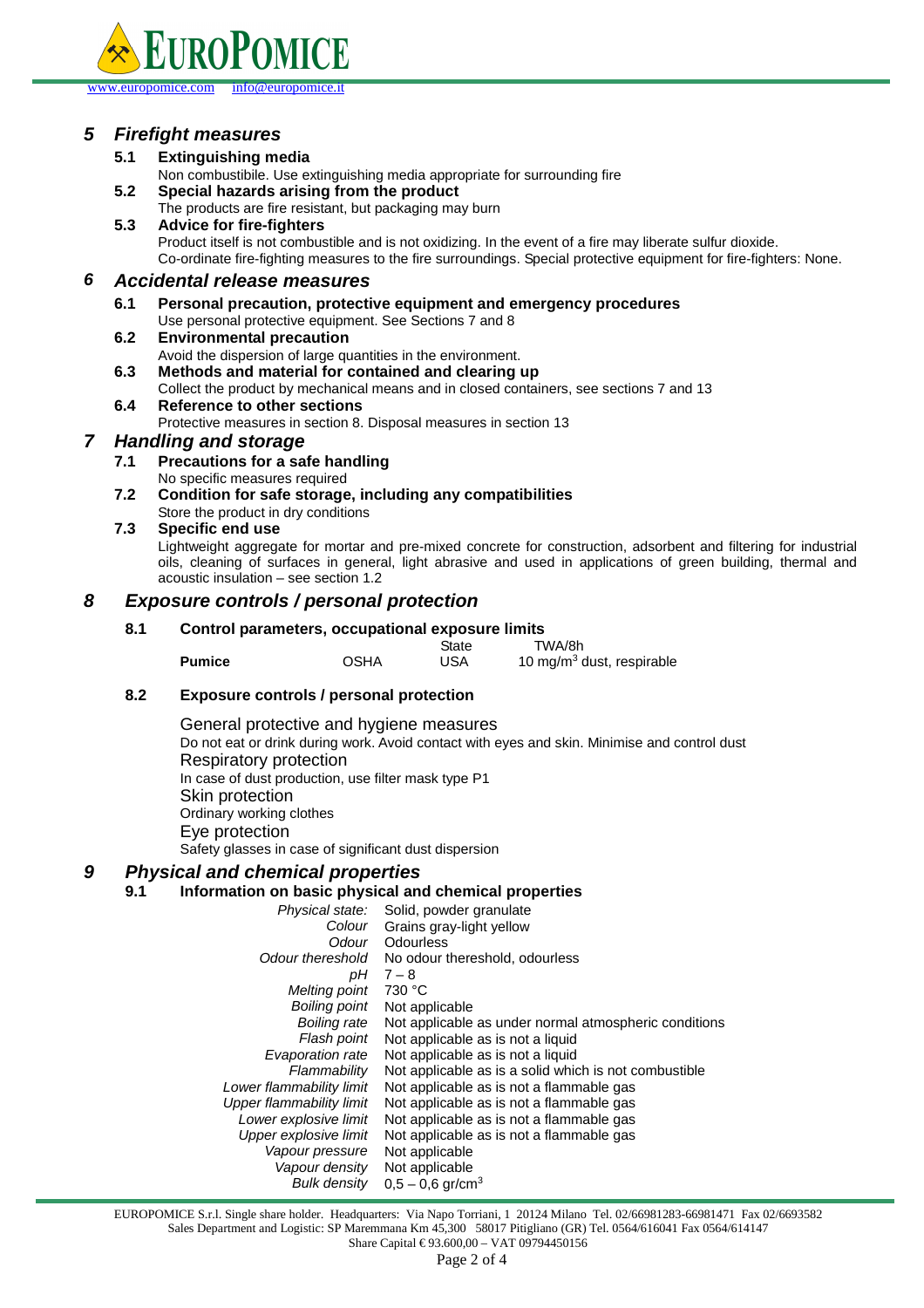

Water solubility Partition coefficient n-Octanol/Water Auto ignition temperature decomposition Temperature (°C) Viscosity Explosive properties Oxidizing properties Negligible Not applicable as is inorganic product Not applicable Not applicable Not applicable as not liquid Not explosive Not oxidizing as does not cause or contribute to the combustion

#### **9.2 Other informations**

None

# **10 Stability and reactivity**

- **10.1 Reactivity**
- Stable under normal storage conditions. No materials to avoid known.
- **10.2 Chemical stability**

Keep dry. Stabile under normal storage conditions.

- **10.3 Possibility of hazardous reactions** None
- **10.4 Conditions to avoid** Stable if stored in dry conditions
- **10.5 Incompatible materials**
	- No incompatible materials known
- **10.6 Hazardous decomposition products** None

# **11 Toxicological information**

#### **11.1 Information on toxicological effects**

No toxicological test has been completed on the product itself Due to the available informations, the product has no toxicological effects

# **Sensitization**

No effect anticipated

# **12 Ecological information**

# **12.1 Toxicity**

No information is available.

**12.2 Persistence and degradability**

# No information is available.

# **12.3 Bioaccumulative potential**

No indication to bioaccumulation potential.

According to experiences this product is inert and not degradable biologically

# **12.4 Mobility in soil**

No water-soluble solid.

# **12.5 Results of PBT and vPvB assessment**

This product does not meet the criteria for classification as PBT or vPvB.

#### **12.6 Other adverse effects**

On the basis of existing data about the elimination/degradation and bioaccumulation potential longer term damage to the environment is unlikely

# **13 Disposal considerations**

# **13.1 Waste treatment methods**

Do not co-dispose with municipal waste, but dispose at an authorized site in accordance with local Environmental Regulations. In EC use European Waste Code 17 05 04. Not contaminated packaging can be recycled.

# **14 Transport information**

Not classified as dangerous in terms of transport regulations (IMDG, ADR, RID, IACO/IATA)

- **14.1 NU number**
- Not to apply
- **14.2 NU proper shipping name** Not to apply
- **14.3 Transport hazard class** Not to apply
- **14.4 Packing group** Not to apply
- **14.5 Environmental hazard**